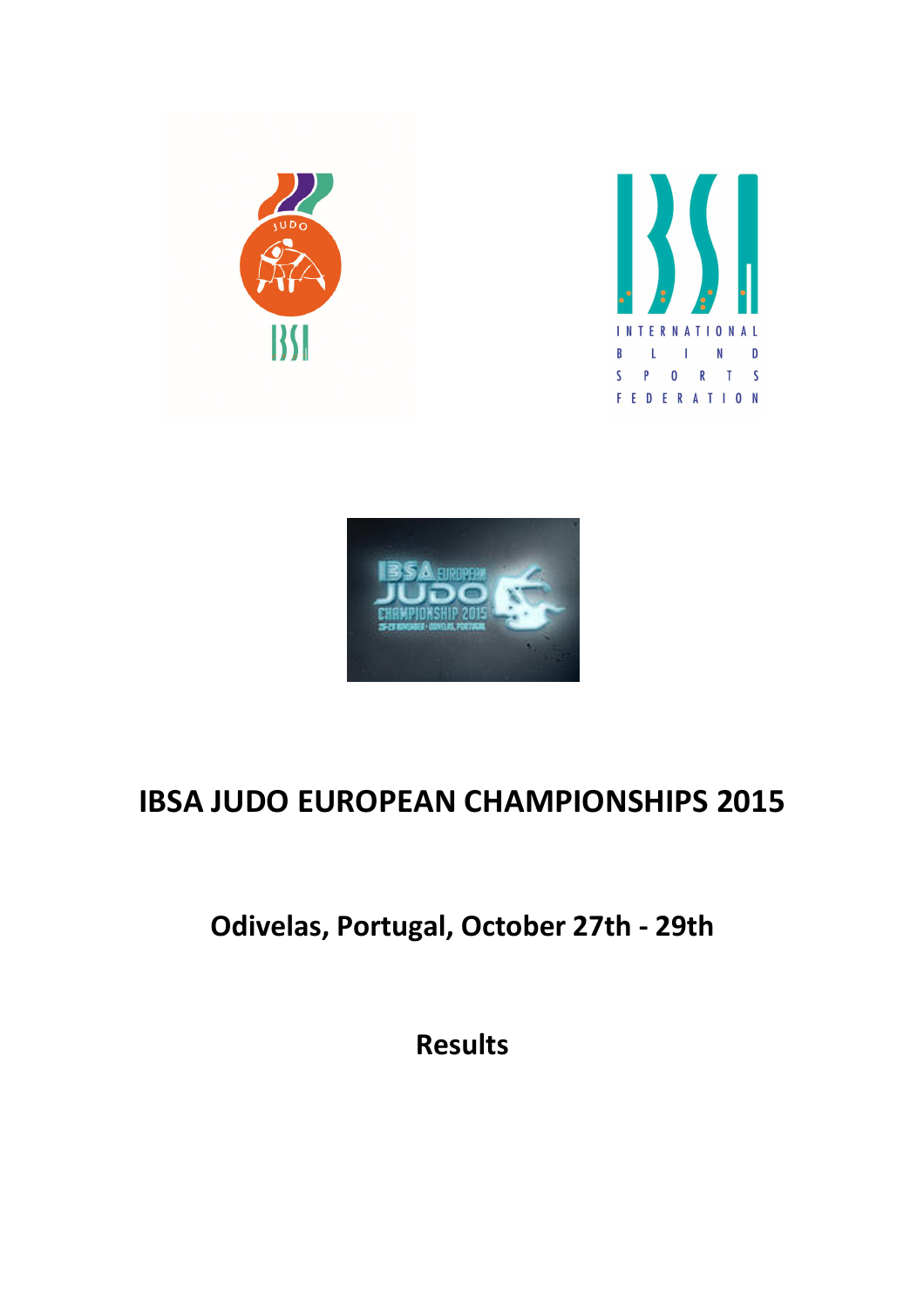

## **IBSA European Championships Odivelas 2015**<br>
Odivelas (POR), 27-28 Nov 2015<br>
Odivelas (POR), 27-28 Nov 2015



| $-60$ kg |                                    |              |
|----------|------------------------------------|--------------|
| 1.       | <b>KORIAKIN, Vitalii B2</b>        | <b>RUS</b>   |
| 2.       | <b>IBRAHIMOV, Ramin B2</b>         | <b>AZE</b>   |
| 3.       | <b>CIFTCI, Recep B2</b>            | <b>TUR</b> C |
| 3.       | <b>DZHABRAILOV, Zaur B2</b>        | <b>RUS</b>   |
| 5.       | <b>BOLOGA, Florin Alexandru B1</b> | <b>ROU</b>   |
| 5.       | <b>GARCIA OROZCO, David B2</b>     | <b>ESP</b>   |
| 7.       | <b>NASHWAN, Schugga B2</b>         | <b>GER</b>   |
| 7.       | <b>VILLEMONT, Kevin B3</b>         | <b>FRA</b>   |
|          |                                    |              |

| -73 kg |                                   |                           |
|--------|-----------------------------------|---------------------------|
| 1.     | <b>GASIMOV, Ramil B2</b>          | <b>AZE</b>                |
| 2.     | <b>SOLOVEY, Dmytro B2</b>         | <b>UKR</b>                |
| 3.     | KORNHASS, Nikolai B2              | <b>GER</b>                |
| 3.     | <b>KOTENKO, Serhii B2</b>         | <b>UKR</b>                |
| 5.     | <b>GAVILAN LORENZO, Alvaro B3</b> | <b>ESP</b><br>$\vec{m}_i$ |
| 5.     | <b>KURBANOV, Shakhban B2</b>      | <b>RUS</b>                |
| 7.     | <b>CANNIZZARO, Simone B3</b>      | <b>ITA</b>                |
| 7.     | <b>SEVINC, Hidayet B3</b>         | <b>TUR</b><br>G           |
|        |                                   |                           |

| -90 kg |                                 |                 |
|--------|---------------------------------|-----------------|
| 1.     | <b>GOGOTCHURI, Zviad B2</b>     | <b>GEO</b>      |
| 2.     | <b>NAZARENKO, Oleksandr B3</b>  | <b>UKR</b>      |
| 3.     | <b>INGRAM, Samuel B3</b>        | GBR             |
| 3.     | <b>KRETSUL, Oleg B1</b>         | <b>RUS</b>      |
| 5.     | <b>FEDIN, Vladimir B3</b>       | <b>RUS</b>      |
| 5.     | <b>VAZQUEZ CORTIJO, Abel B3</b> | <b>ESP</b><br>燕 |
| 7.     | <b>ALIYEV, Ramin B2</b>         | <b>AZE</b>      |
| 7.     | <b>BIEZAIS, Kaspars B3</b>      | <b>LAT</b>      |
|        |                                 |                 |

| $+100$ kg        |                               |            |
|------------------|-------------------------------|------------|
| 1.               | ZAKIYEV, Ilham B1             | <b>AZE</b> |
| $\overline{2}$ . | <b>GAIDAROV, Gaidar B2</b>    | <b>RUS</b> |
| 3.               | <b>HODGSON, Jack B2D</b>      | GBR        |
| 3.               | <b>PARASIUK, Aleksandr B2</b> | <b>RUS</b> |
| 5.               | <b>HAYRAN, Dursun B3</b>      | ÎС,<br>TUR |
| 5.               | <b>TAURINES, Julien B1</b>    | <b>FRA</b> |
| 7.               |                               |            |
| 7.               |                               |            |
|                  |                               |            |

|    | $-66$ kg                               |                    |
|----|----------------------------------------|--------------------|
| 1. | <b>MUSTAFAYEV, Bayram B2</b>           | AZE<br><u>inco</u> |
| 2. | <b>KHORAVA, Davyd B2</b>               | <b>UKR</b>         |
| 3. | <b>GAVILAN LORENZO, Luis Daniel B3</b> | <b>ESP</b><br>燕    |
| 3. | <b>RUDENKO, Viktor B1</b>              | <b>RUS</b>         |
| 5. | <b>BAREIKIS, Osvaldas B3</b>           | LTU                |
| 5. | <b>SALIKHOV, Nukh B2</b>               | <b>RUS</b>         |
| 7. | <b>SOUSA, Henrique B2</b>              | POR                |
| 7. | <b>VIEIRA, Miguel B1</b>               | <b>POR</b>         |
|    |                                        |                    |

| $-81$ kg |                                |                       |
|----------|--------------------------------|-----------------------|
| 1.       | KOSINOV, Olexandr B2           | <b>UKR</b>            |
| 2.       | <b>SAFAROV, Rovshan B2</b>     | <b>CONTROL</b><br>AZE |
| 3.       | JONARD, Cyril B1               | <b>FRA</b>            |
| 3.       | <b>SHEVCHENKO, Anatolii B1</b> | <b>RUS</b>            |
| 5.       | <b>ABDURAKHMANOV, Saado B3</b> | <b>RUS</b>            |
| 5.       | <b>AYDIN, Serdar B3</b>        | <b>TUR</b> C          |
| 7.       | JUNK, Sebastian B2             | <b>GER</b>            |
| 7.       | <b>TEODORI, Valerio B1</b>     | <b>ITA</b>            |
|          |                                |                       |

| $-100$ kg |                                    |                                       |
|-----------|------------------------------------|---------------------------------------|
| 1.        | KURAMAGOMEDOV, Abdula B2 RUS       |                                       |
| 2.        | <b>KURBANOV, Malik B3</b>          | <b>RUS</b>                            |
| 3.        | <b>ABDULLAKHANLI, Kanan B3</b>     | <b>AZE</b><br>$\overline{\mathbf{G}}$ |
| 3.        | <b>SKELLEY, Christopher B2D</b>    | <b>GBRET</b>                          |
| 5.        | <b>BOLUKBASI, Ibrahim B3</b>       | <b>TUR</b> C                          |
| 5.        | <b>GERBOLES LOPEZ, Inigo B2</b>    | <b>ESP</b><br>轟                       |
| 7.        | <b>PAPACHRISTOS, Theoklitos B1</b> | GRE <sup>E</sup>                      |
| 7.        | <b>UPMANN, Oliver B2</b>           | <b>GER</b>                            |
|           |                                    |                                       |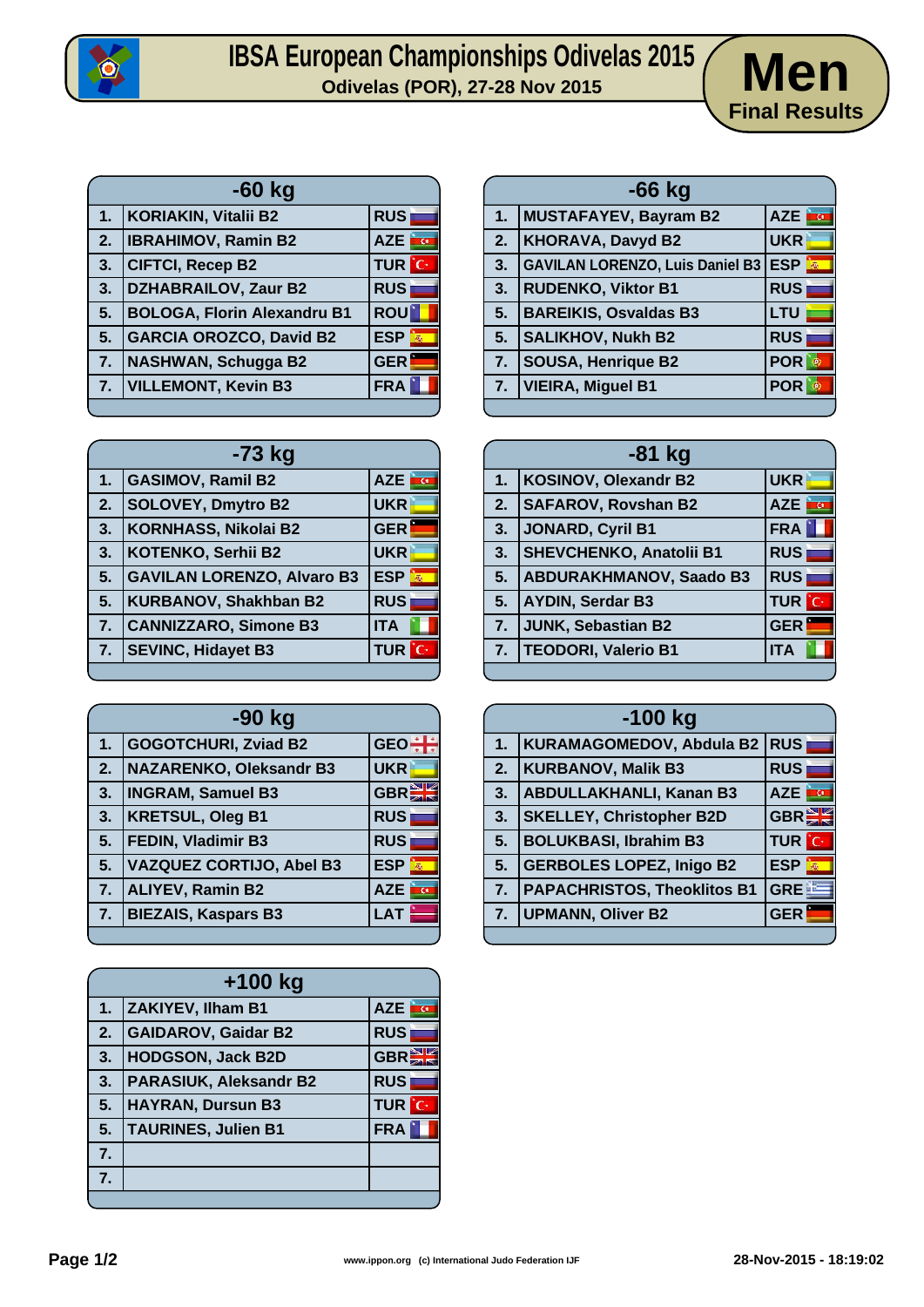

## **IBSA European Championships Odivelas 2015 Odivelas (POR), 27-28 Nov 2015 Women**

|                | $-48$ kg                         |              |
|----------------|----------------------------------|--------------|
| 1 <sub>1</sub> | <b>POTAPOVA, Victoria B1</b>     | <b>RUS</b>   |
| 2.             | <b>BRUSSIG, Carmen B2</b>        | <b>GER</b>   |
| 3.             | <b>FAIZULLINA, Aygul B2</b>      | <b>RUS</b>   |
| 3.             | <b>TASIN, Ecem B2</b>            | <b>TUR</b> C |
| 5.             | <b>HALINSKA, Yuliya B2</b>       | <b>UKR</b>   |
| 5.             | <b>TUGBA, Yozcu B3D</b>          | <b>TUR</b> C |
| 7 <sub>1</sub> | <b>SPAMPINATO, Alessandra B1</b> | <b>ITA</b>   |
| 7.             |                                  |              |
|                |                                  |              |

| -57 kg           |                                          |               |
|------------------|------------------------------------------|---------------|
| 1.               | <b>CHERNIAK, Inna B2</b>                 | <b>UKR</b>    |
| $\overline{2}$ . | <b>ABDULLAYEVA, Sabina B2</b>            | AZE <b>RG</b> |
| 3.               | <b>BOGDANOVA, Elena B2</b>               | <b>RUS</b>    |
| 3.               | <b>KILIC, Gulhan B2</b>                  | <b>TUR</b> C  |
| 5.               | <b>BUZMAKOVA, Ekaterina B2</b>           | <b>RUS</b>    |
| 5.               | <b>KOSEOGLU, Serife B3</b>               | <b>TUR</b> C  |
| 7 <sub>1</sub>   | <b>MERENCIANO HERRERO, Monica B2 ESP</b> |               |
| 7.               |                                          |               |
|                  |                                          |               |

| -70 kg |                                 |            |
|--------|---------------------------------|------------|
| 1.     | <b>SAVOSTYANOVA, Tatiana B2</b> | <b>RUS</b> |
| 2.     | ZABRODSKAIA, Olga B2            | <b>RUS</b> |
| 3.     | <b>BRESKOVIC, Lucija B3</b>     | <b>CRO</b> |
| 3.     |                                 |            |
| 5.     |                                 |            |
| 5.     |                                 |            |
| 7.     |                                 |            |
| 7.     |                                 |            |
|        |                                 |            |

| $-52$ kg |                              |              |
|----------|------------------------------|--------------|
| 1.       | NIKOLAYCHYK, Nataliya B2     | <b>UKR</b>   |
| 2.7      | <b>MARTINET, Sandrine B2</b> | <b>FRA</b>   |
| 3.       | <b>CELIK, Zeynep B2</b>      | <b>TUR</b> C |
| 3.       | <b>STEPANIUK, Alesia B2</b>  | <b>RUS</b>   |
| 5.       | <b>FROLOVA, Irina B2</b>     | <b>RUS</b>   |
| 5.       | LOHATSKA, Liudmyla B2        | <b>UKR</b>   |
| 7.       | <b>USLU, Merve B1</b>        | <b>TUR</b> C |
| 7.       |                              |              |
|          |                              |              |

**Final Results**

| $-63$ kg       |                             |                          |
|----------------|-----------------------------|--------------------------|
| 1 <sub>1</sub> | HUSIEVA, Iryna B2           | <b>UKR</b>               |
| 2.             | <b>POZDNYSHEVA, Olga B2</b> | <b>RUS</b>               |
| 3.             | <b>SULTANOVA, Afag B2</b>   | <b>AZE</b><br><b>I</b> G |
| 3.             |                             |                          |
| 5.             |                             |                          |
| 5.             |                             |                          |
| 7.             |                             |                          |
| 7.             |                             |                          |
|                |                             |                          |

| $+70$ kg |                            |              |  |  |  |  |
|----------|----------------------------|--------------|--|--|--|--|
| 47       | <b>TASBAG, Mesme B3</b>    | <b>TUR</b> C |  |  |  |  |
| 2.       | <b>KACHAN, Arina B3</b>    | <b>BLR</b>   |  |  |  |  |
| 3.       | <b>KALYANOVA, Irina B3</b> | <b>RUS</b>   |  |  |  |  |
| 3.       |                            |              |  |  |  |  |
| 5.       |                            |              |  |  |  |  |
| 5.       |                            |              |  |  |  |  |
| 7.       |                            |              |  |  |  |  |
| 7.       |                            |              |  |  |  |  |
|          |                            |              |  |  |  |  |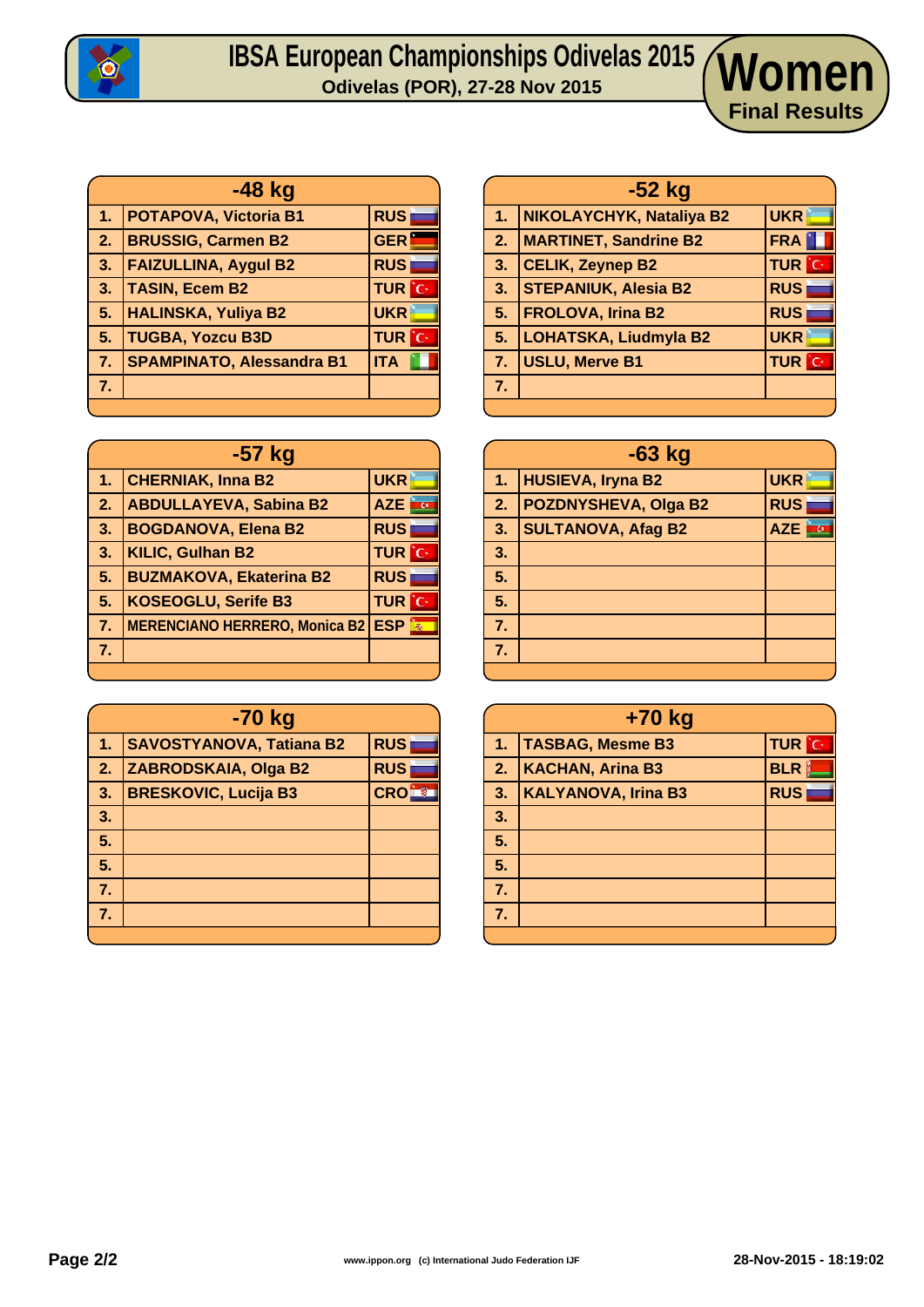